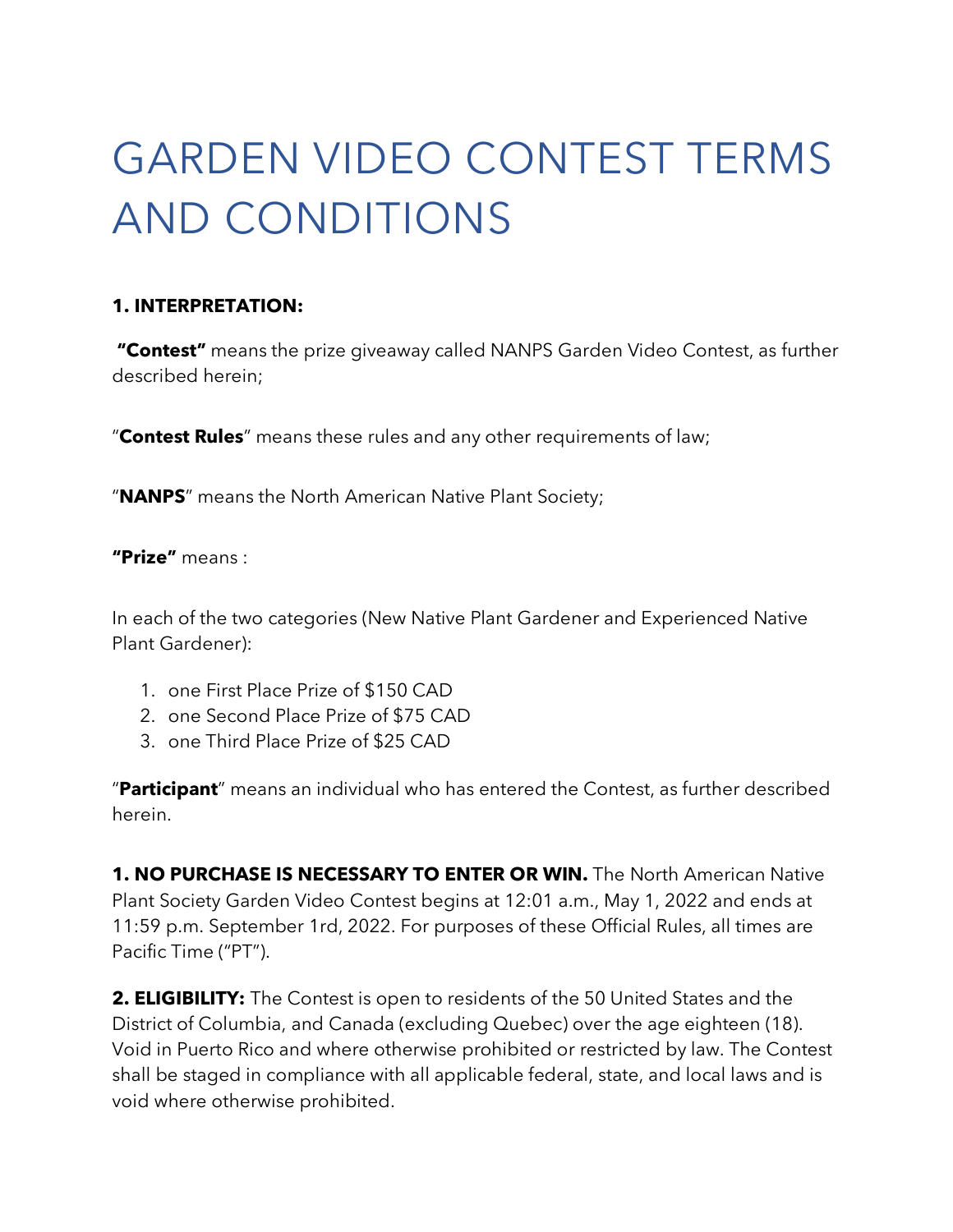**3. Agreement to Rules:** By participating, Participants agree to be fully and unconditionally bound by these Official Rules. Participants represent and warrant that they meet the eligibility requirements set forth herein. In addition, Participants agree to accept the decisions of NANPS, as final and binding as it relates to the Contest.

**4. How to Enter:** To enter, Participants must send their video to nanps@nanps.org. The video must be all original content, and no more than five (5) minutes long. The entry must fulfill all Contest requirements, as specified, to be eligible to win a prize. Entries that are not complete or do not adhere to the Official Rules may be disqualified at the sole discretion of NANPS. Use of fraudulent methods or otherwise attempting to circumvent the Official Rules shall be grounds for immediate removal and ineligibility from the Contest, at the sole discretion of NANPS.

All video submissions must be received by the September 1st deadline. NANPS is not responsible for late or unsuccessful attempts to enter. The Participant should be able to provide on request all appropriate clearances, permissions and releases for the video submission, including releases from the submitting Participant and any third parties appearing in the submission. Incomplete, corrupted, untimely or unintelligible entries will be disqualified. If for any reason a Participant's entry is confirmed to have been erroneously deleted, lost, corrupted or otherwise destroyed, Participant's sole remedy is another entry in the Contest. NANPS reserves the right to determine in its sole discretion which entries have satisfied the entry requirements.

# **ELIGIBLE PARTICIPANTS MUST SUBMIT EACH ENTRY IN ACCORDANCE WITH THESE OFFICIAL RULES. NO OTHER METHOD OF SUBMISSION WILL BE ACCEPTED.**

## **Video Submission Requirements:**

- Videos must be submitted as an mp4 to nanps@nanps.org. Any other formats submitted and/or exceeding the time limit will be disqualified.
- Email must indicate which category (new native plant gardener or established native plant gardener) for which the video should be considered
- Videos must contain the following elements:
	- o Names of species featured
	- o History of the garden
	- o Garden theme/philosophy
	- $\circ$  Geography, ecotype and how chosen species are relevant to that ecotype
	- o A garden story or memory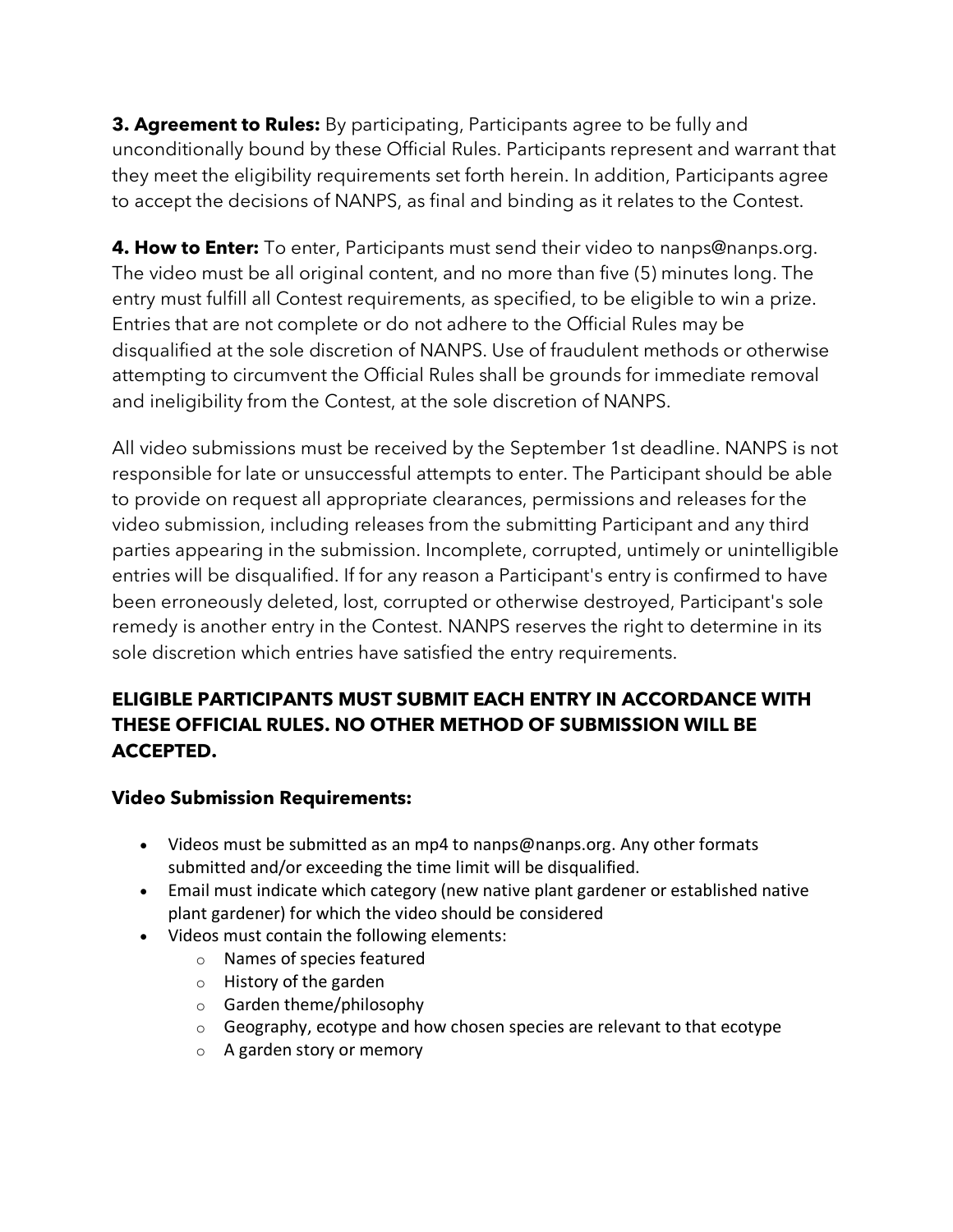#### **Videos must NOT:**

- Contain material and/or conduct which is (or promotes activities which are), in NANPS's sole discretion, to be illegal or involves an act of moral turpitude or is otherwise offensive or violates generally accepted standards of behavior or otherwise leads NANPS to believe or conclude that the public association with Participant would tend to subject NANPS to ridicule, contempt, embarrassment or scandal, including, without limitation, including, without limitation, material and/or conduct that is sexually explicit, obscene, pornographic, violent, self-mutilating (e.g., relating to murder, the sales of weapons, cruelty, abuse, etc.), discriminatory (based on race, sex, religion, natural origin, physical disability, sexual orientation or age), illegal (e.g. underage drinking, substance abuse, computer hacking, etc.), threatening, profane, or harassing.
- Contain material that violates or infringes another's rights, including, but not limited to, material that violates privacy, publicity or intellectual property rights, or that constitutes copyright, trademark, patent or trade secret infringement. Without limiting the foregoing, video submissions must not include: (1) third party logos, trade dress, insignia, location signage, photographs, artwork or sculptures; or (2) use music that is not originally written, performed, and produced by you, the Participant. All music featured in any video must be available to publicize and broadcast on a license-free, royalty-free basis.
- Include third parties, including, but not limited to, minors, celebrities, and friends who have not expressly authorized Participants to display their name, image, likeness, voice, performance, photograph, image and/or other likeness (collectively, "Name and Likeness") in any submitted video or otherwise use such Name and Likeness in accordance with these Official Rules.

By entering, each Participant represents and warrants that his or her entry (and NANPS's use thereof) does not and will not defame or otherwise violate the rights of any third party and does not and will not violate any federal, state or local laws, regulations or ordinances. Participant further represents and warrants that he or she has secured the requisite consent from any person referenced or appearing in their entries. To the extent that anyone under the age of eighteen (18) appears in a video, Participant represents and warrants that the minor's parent or guardian has consented to the minor's appearance in the video and the public display of the video on social media. NANPS reserves the right in its sole discretion to disqualify any entry that it believes violates any of the Video Submission Requirements, does not otherwise comply with these Official Rules, or that is not consistent with the spirit and theme of the Contest.

Participants will retain copyright in their video submission, but each Participant grants to NANPS an exclusive, worldwide, perpetual, assignable, royalty-free license to publish, reproduce, distribute, display, perform, create derivative works, transmit and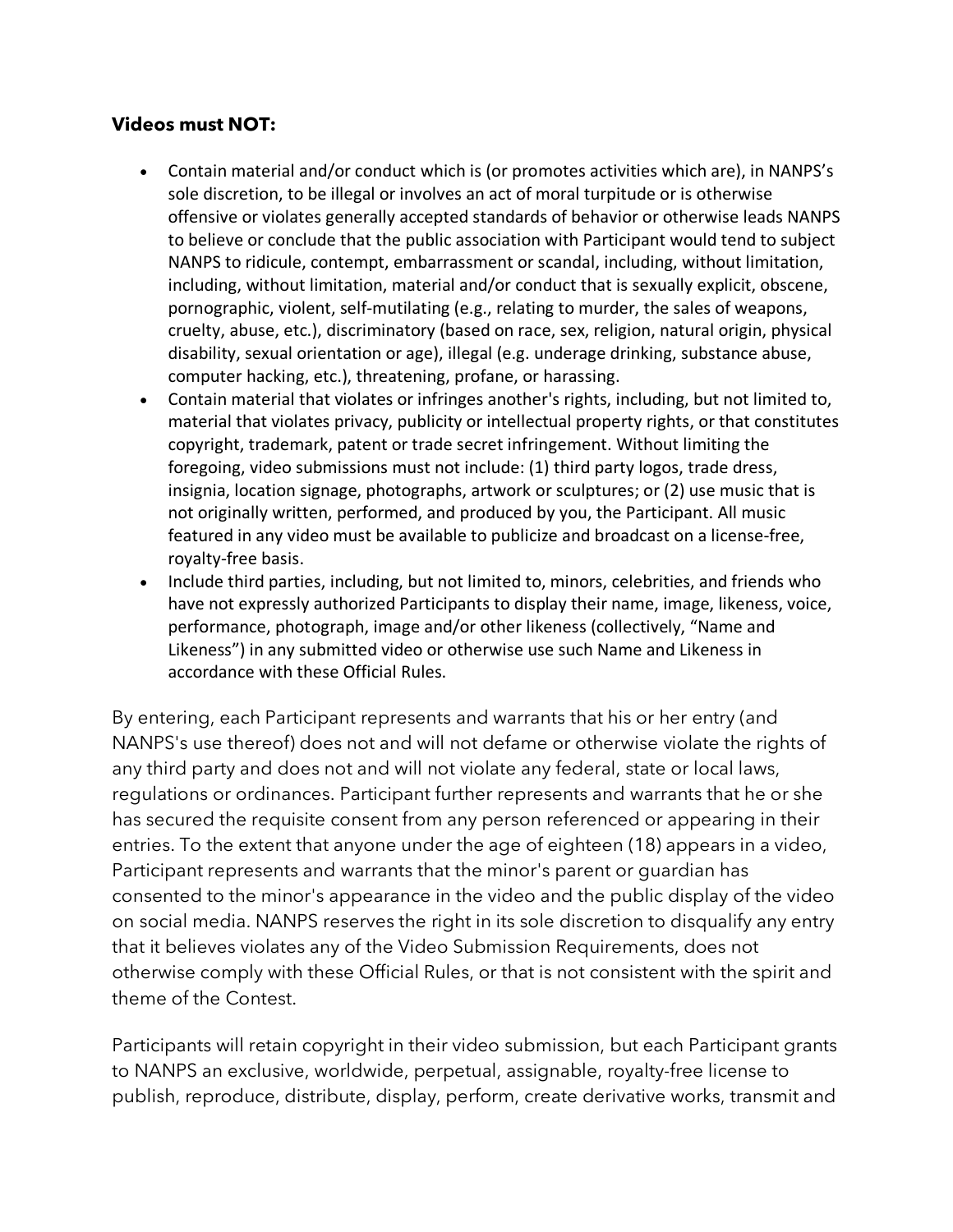disseminate the submission in all media or platforms whether now or any and all media, now or hereafter known, worldwide and on the Internet, and in perpetuity, without compensation or additional consents from Participant or any third party and without prior notice, approval or inspection, and to execute specific consent to such use if asked to do so. Participant also waives any and all moral rights in the submission with respect to any use by NANPS.

**5. SEMI-FINALIST SELECTION:** A group of volunteers/board members will decide on a select number of semi-finalists. Factors determining selection include ecological integrity, storytelling, native plants, wildlife certification and usage of wildlife (butterflies, bees, bats, amphibians etc.). Videos selected as semi-finalists will be shown at NANPS Annual General Meeting (AGM) in October and be subject to a public vote to select the winners.

**6. FINAL VOTING:** All semi-finalist videos will be shown at NANPS AGM in October. AGM members will vote on the winners via live vote.

**7. WINNER NOTIFICATION AND ANNOUNCEMENT:** Winner(s), as determined by the live vote, will be notified by E-mail after the AGM and will be required to respond (as directed) to the notification attempt. The failure to respond timely to the notification may result in forfeiture of participation in the Contest and, in such case, NANPS will select an alternate Winner(s) according to the voting results.

**8. PRIZES:** In each of the two categories (New Garden and Established Garden), one First Place Winner will receive \$150 CAD, one Second Place Winner will receive \$75 CAD and one Third Place Winner will receive \$25 CAD. In the case of a tie, a runoff vote will take place.

All prizes are not transferable. Any and all prize related expenses, including, without limitation, any and all federal, state, and/or local taxes shall be the sole responsibility of the prize winner.

Acceptance of prize constitutes permission for NANPS to use the Winner's Name and Likeness for purposes of advertising, trade and promotion without further notice, permission or compensation in any and all media now known or hereafter developed.

**9. GENERAL TERMS:** All entries and/or Participants not complying with any of the Contest Rules will be disqualified and their Contest entries will not be considered. The decision to disqualify any entry is at the sole discretion of NANPS and will occur